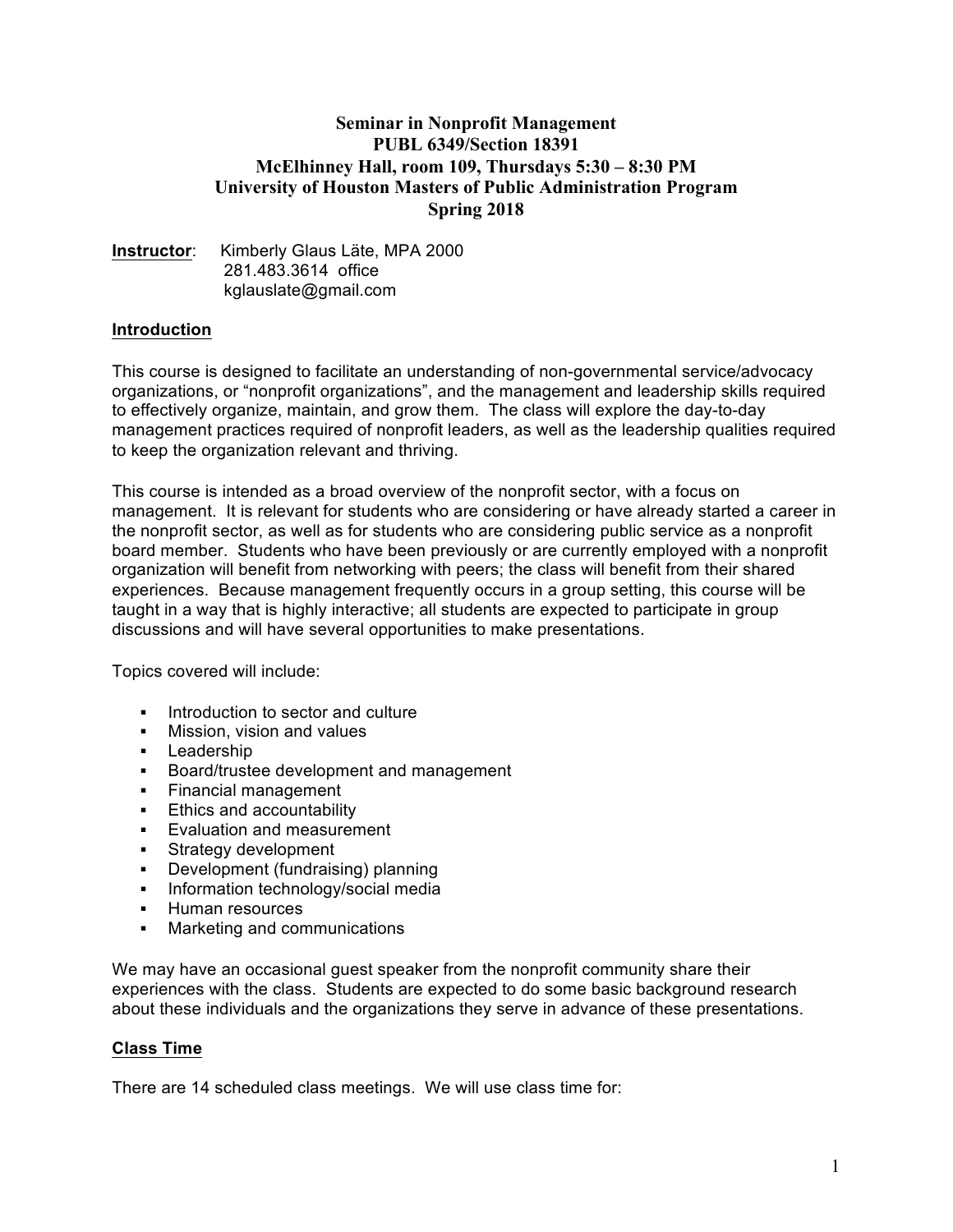- Instructor presentations
- Case study discussion
- Guest presentations and discussions
- Student presentation of reviewed articles
- Student team work/presentations

### **Student Evaluation and Expectations**

- 1. Read the assignments and carefully prepare for each class.
- 2. Participate in class discussions based upon the readings and your experience.
- 3. Article/website summaries these are articles that the student identifies, from a peerreviewed journal, on an assigned topic. The summary is a 1 - 2 page review of the information presented in the article, focusing on the author's premise, the effectiveness of the argument or information presented in the article, and the student's reaction to it. Summaries must include a full citation of the article. Website summaries are similar, with a focus on the effectiveness/clarity of the information presented and the student's reaction to it. Article and website summaries are due the Wednesday before class at midnight. Late assignments are discounted by 10%.
- 4. Papers Two papers (7 8 pages, topic to be assigned) will be assigned. These papers are not a summary of the readings and/or discussions, but should add value to the information gleaned from readings and class discussions. The graduate-level paper must be turned in on time using the "Turnitin" feature on Blackboard. Late papers will be accepted up to one week after the deadline, and will be discounted by 10%.
- 5. Class presentations Each student will have multiple opportunities to present article summaries and team work briefings to the class. The purpose of the presentation is to demonstrate understanding of the material and to develop the student's public speaking skills. Please see the Presentation Rubric in the Blackboard Toolbox for evaluation criteria. Student presentations are expected to last 10 - 15 minutes.
- 6. Team work The class will be divided into teams, for the purpose of creating a nongovernmental service or advocacy organization. Students will have some class time to work on team assignments, but will likely have work which will require some time outside of class. Be a responsible team member, contribute to the work of your team.
- 7. Final exam will be a multiple essay question take-home paper at the end of semester. It will be submitted using Turnitin.
- 8. Writing Refer to *Writing Public Policy* (Smith, Catherine 2010) for guidance on paper formats. See specifically Chapter 7 - Briefing Memo or Opinion Statement: Inform Policy Makers, 126- 136, and Appendix B - Clear Writing, 183-187. Also, double space and use 1" margins.

#### **Grading**

| Class participation/attendance | <b>20%</b> |
|--------------------------------|------------|
| Papers                         | 25%        |
| Article/website summaries      | 15%        |
| <b>Team Assignment</b>         | 15%        |
| Final                          | 25%        |

#### **Statement on Academic Dishonesty**

Presenting the words or works of others as your own is plagiarism, is dishonest, and is a violation of the University Policy on Academic Honesty. If you are not certain of what is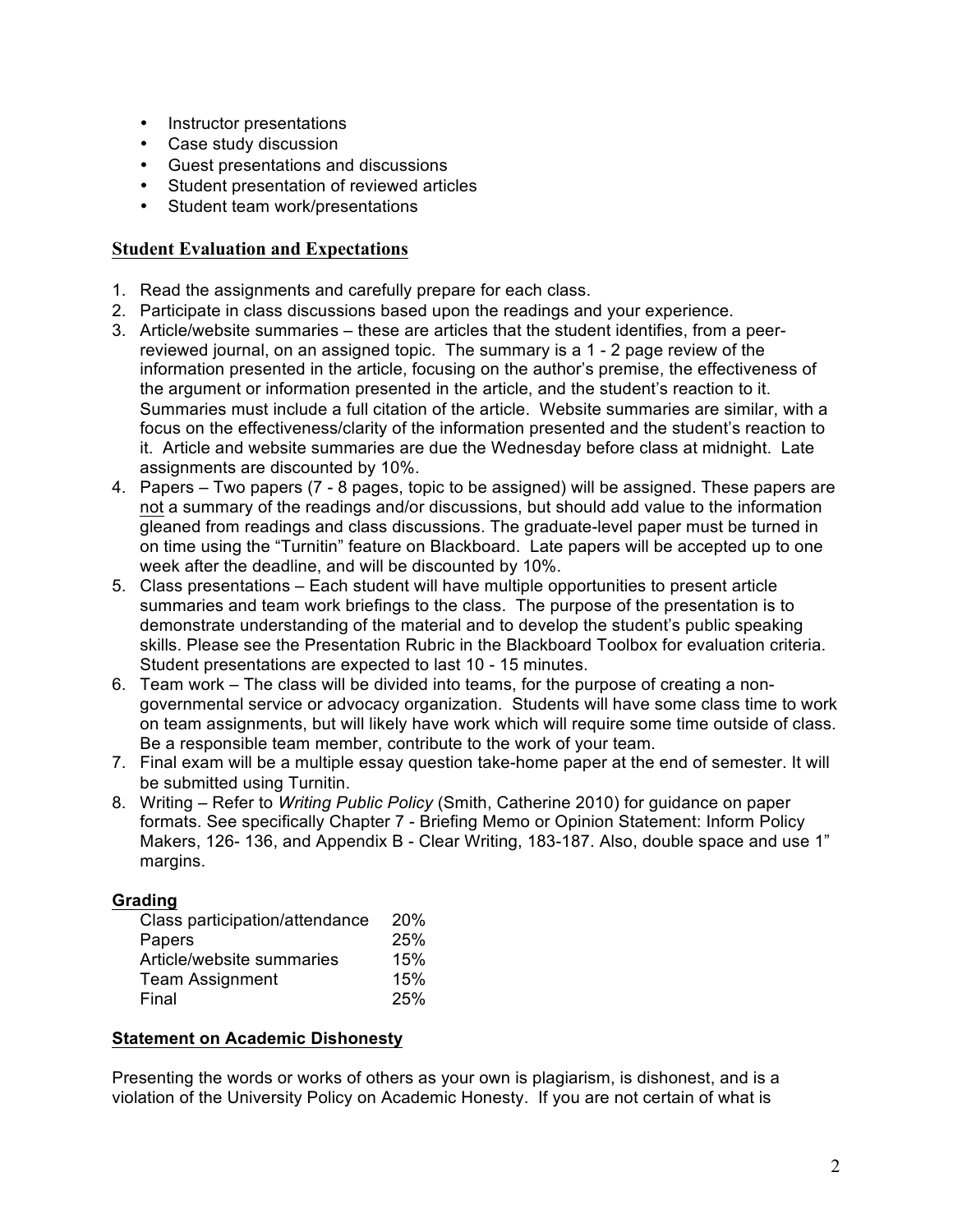permissible, you should contact the professor prior to submitting the assignment and/or check the UH webpage (www.uh.edu/provost/policies/uhhonesty\_policy.html). A student found in violation of academic dishonesty may be subject to a failing grade, suspension, or dismissal from the university.

# **Required Texts**

- *Nonprofit Organizations and Civil Society in the United States, by Kelly LeRoux and* Mary K. Feeney
- *The Resilient Sector Revisited*, (second edition) by Lester Salamon
- "What Makes an Effective Executive", Peter F. Drucker, Harvard Business Review, June 2004.
- "What Leaders Really Do", John Kotter, Harvard Business Review, May 1990.

# **Outline and Assignments**

January 18: Introduction to the course Assignment: Management question – due Jan. 24 Reading: Chap.  $1 - 4$  (LeRoux and Feeney)

January 25: Introduction to the Sector Assignment: Find two articles on the selected management and leadership theories, summarize for class presentation on Feb. 1 Reading: Drucker, Kotter

- February 1: Management and Leadership/student presentations Assignment: Identify three nonprofit websites, summarize information on organizations' mission, vision, and values for presentation on Feb. 8
- February 8: Mission, vision, and values/student presentations Team Assignment: Create a nonprofit organization Reading: Chap. 5 (LeRoux and Feeney)

February 15: Board and Volunteer Development/team presentations Reading: "Enlist Others", Kouzes and Posner, Chap. 9 (LeRoux and Feeney)

February 22: Human Resources Assignment: Find an article on organizational structure, summarize – due Feb. 28

March 1: Organizational and Board Structure/student presentations Team assignment: Define a structure for your organization Reading: Salamon, Chap. 10 (LeRoux and Feeney)

March 8: Sector Challenges/team presentations Assignment: Paper 1, due Mar. 21

March 12 – 16: Spring Break